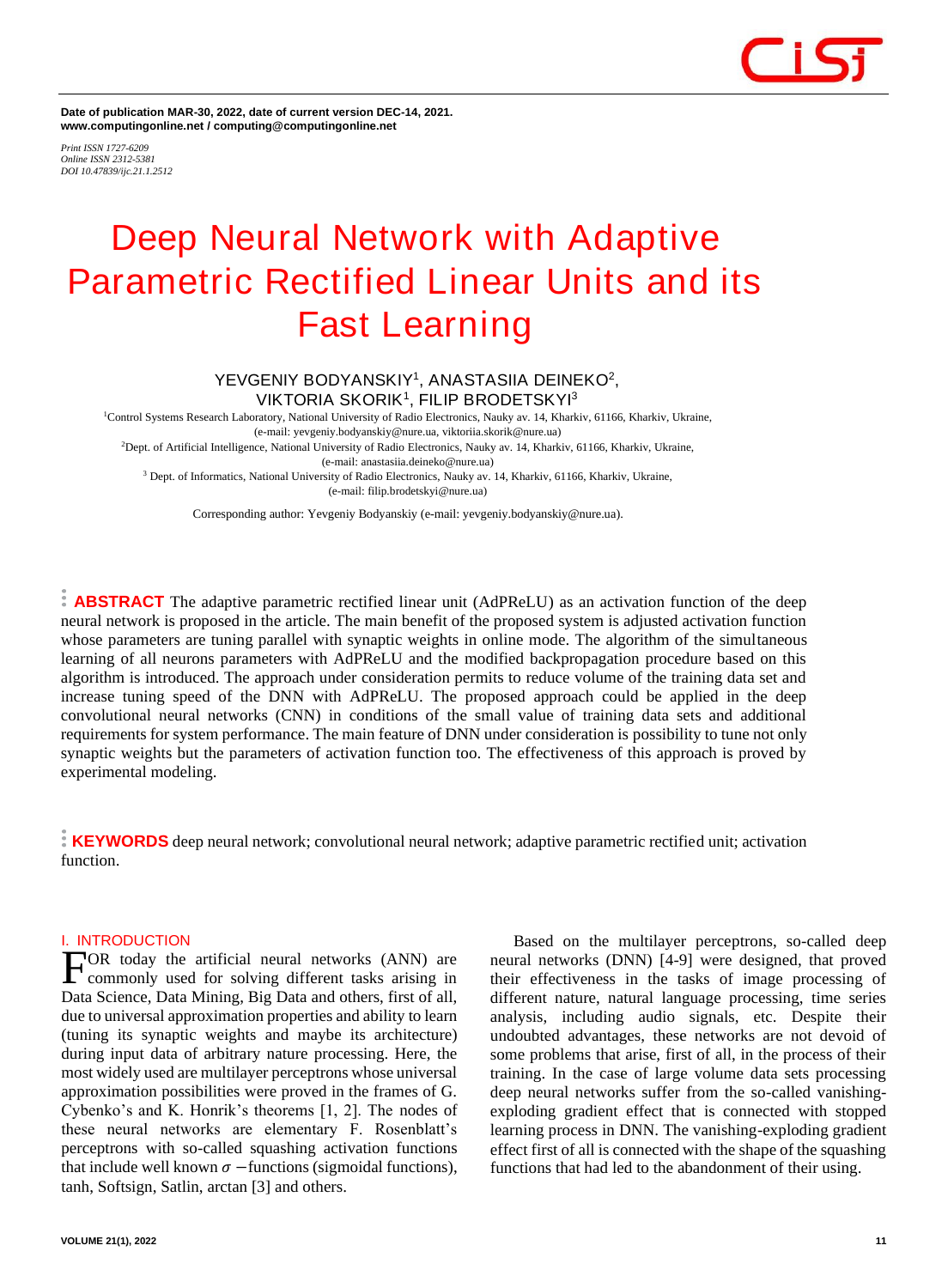In such situations the most widespread activation functions are ones from so-called rectified unit family [10] which includes rectified linear units (ReLU), parametric rectified linear units (PReLU), exponential linear units (ELU) and other [5-13]. This is, as usual, piecewise functions with fixed parameters that traditionally are selected from empirical reasons. Their main advantage is that their derivatives are constants, which simplifies the learning process and permits to avoid the effect of vanishingexploding gradient. Their main disadvantage is that they do not satisfy the requirements of the basic approximation theorems [1, 2] and to achieve the required accuracy of the piecewise linear approximation, DNN must contain in architecture a large number of tuning parameters – synaptic weights. This, in turn, increases the training time and the required size of training data set.

In this regard the idea of learning-adaptation of piecewise activation function was proposed. So, in [14] the "maxout" activation function was introduced, in [15] – adaptive piecewise linear units (APL), in [16] – S-shaped rectified linear unit (SReLU), in [17] – adaptive blending units (ABU). Parameters of these functions are tuned using the gradient procedures (stochastic and regularized versions) with constant learning rate independently of synaptic weights tuning by error backpropagation. This approach can improve the approximation properties of DNN, however, it does not lead to speed increasing of the learning process. It is possible to increase the speed of the learning process by simultaneous adjusting the synaptic weights and parameters of activation functions within a united tuning procedure optimized by speed, taking into account the mutual influence of the weights and functions parameters on each other.

In this regard, in this paper we propose, for DNN learning the adaptive parametric linear activation function, whose parameters are tuned simultaneously with synaptic weights, and learning algorithms for both an individual neuron and the network as a whole, optimized in the sense of speed and reaching an extremum for the adopted learning criterion (goal function).

### **II. LEARNING OF THE NEURON WITH ADAPTIVE PARAMETRIC RECTIFIED LINEAR ACTIVATION FUNCTION**

As nodes of deep neural networks elementary F. Rosenblatt's perceptrons that realize nonlinear mapping in the form:

$$
\hat{y}_j(k) = \psi_j \left( \theta_{j0} + \sum_{i=1}^n w_{ji} x_i(k) \right) =
$$

$$
= \psi_j \left( \sum_{i=0}^n w_{ji} x_i(k) \right) = \psi_i \left( w_j^T x(k) \right) =
$$

$$
= \psi_j \left( u_j(k) \right)
$$

are used, where  $\hat{y}_j(k)$  – output signal of the j-th neuron at discrete time k=1, 2,..., N,...,  $\psi_i(\cdot)$  – nonlinear activation

function of this neuron,  $\theta_{i0}$  – bias (threshold), n – number of neurons inputs,  $w_{ji}$  – tuned synaptic weight,  $x_i(k)$  – input signal on the i-th neuron input at k-th instant of time,  $\theta_{j0} =$  $w_{j0}, x(k) = (1, x_1(k), ..., x_n(k))^{T} - (n + 1) \times 1$  – vector of the input signals,  $w_j = (w_{j0}, w_{j1}, ..., w_{jn})^T - (n + 1) \times 1$ vector of the tuned synaptic weights,  $u_j(k)$  – internal activation signal.

The chosen of the nonlinear activation function  $\psi_i(\cdot)$  is usually performed based on empirical considerations, but the most popular is  $\sigma$  –function, considered by G. Cybenko in [1]

$$
\hat{y}_j(k) = \psi_j \left( u_j(k) \right) =
$$
\n
$$
= \left( 1 + exp \left( -\gamma_j u_j(k) \right) \right)^{-1}
$$
\n(1)

with derivation:

$$
\psi'_j\left(u_j(k)\right) = \gamma_j \hat{y}_j(k)\left(1 - \hat{y}_j(k)\right),\tag{2}
$$

where  $\gamma_i$  – so called gain parameter, that describes the shape of activation function and hyperbolic tangent function:

$$
\hat{y}_j(k) = \psi_j\left(u_j(k)\right) = \tanh\gamma_j u_j(k) \tag{3}
$$

with derivation:

$$
\psi'_j\left(u_j(k)\right) = \gamma_j\left(1 - \hat{y}_j^2(k)\right). \tag{4}
$$

Note that, if in the (1), (2)  $\hat{y}_j(k)$  tends to 0 or 1, and in the (3), (4) – to -1 or +1, the effect of the vanishing gradient is arisen. The activation function of the rectified unit family overcomes this effect and can be written as follows:

$$
\psi_j\left(u_j(k)\right) = \begin{cases} u_j(k) \text{ if } u_j(k) > 0, \\ a_j u_j(k) \text{ otherwise} \end{cases}
$$
 (5)

with derivation:

$$
\psi'_j\left(u_j(k)\right) = \begin{cases} 1 \text{ if } u_j(k) > 0, \\ a_j \text{ otherwise} \end{cases}
$$

where parameter  $a_j$  is commonly chosen arbitrary. Note also, that in the most popular ReLU  $a_i = 0$ .

Natural generalization of the (5) is activation function as follows:

$$
\psi_j\left(u_j(k)\right) = \begin{cases} a_j^R u_j(k) & \text{if } u_j(k) > 0, \\ a_j^L u_j(k) & \text{otherwise} \end{cases}
$$
(6)

with derivation: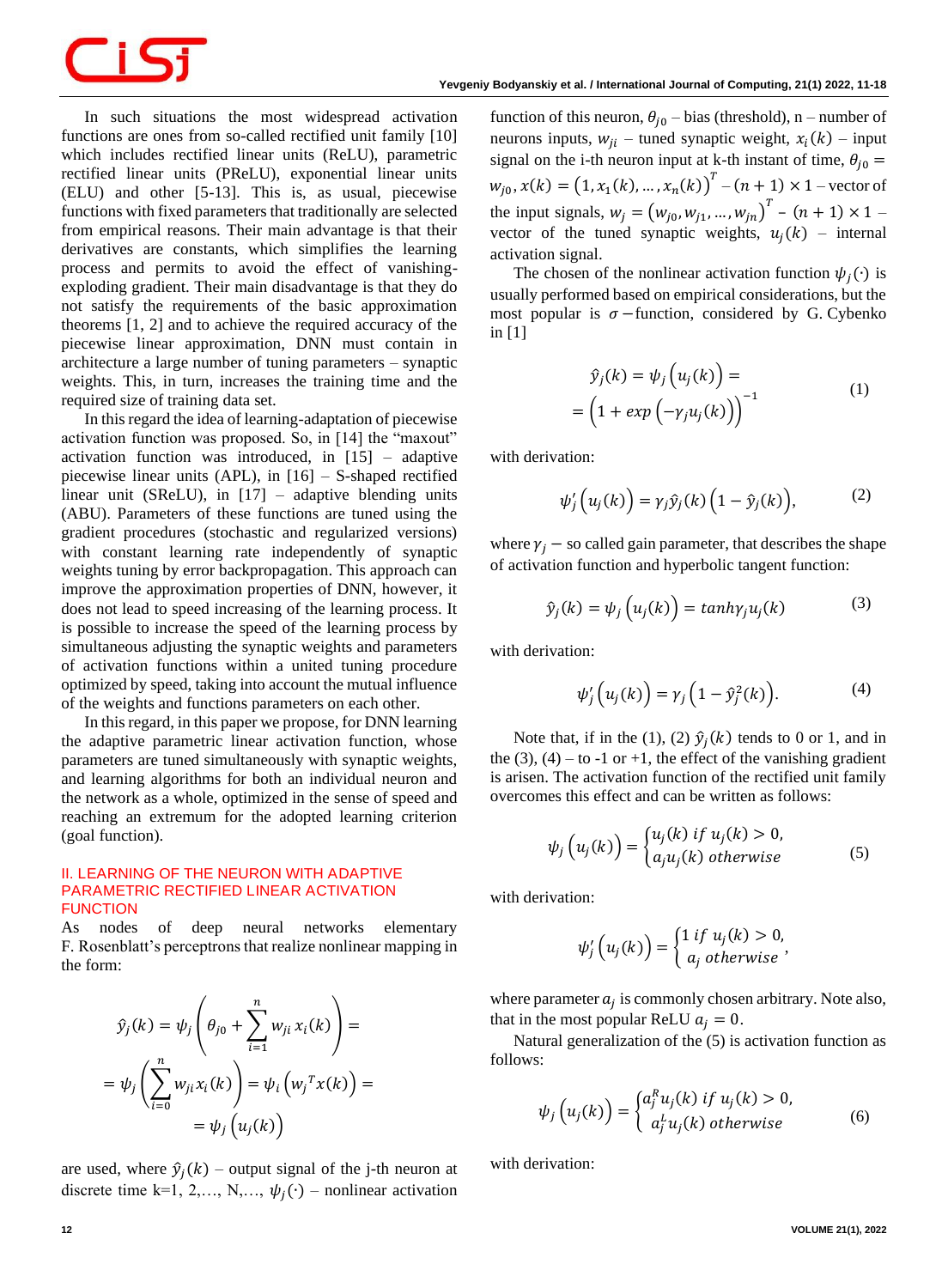$$
\psi'\left(u_j(k)\right) = \begin{cases} a_j^R & \text{if } u_j(k) > 0, \\ a_j^L & \text{otherwise.} \end{cases}
$$

In this case, the question naturally arises: how to choose parameters  $a_j^R$ ,  $a_j^L$  for each neuron or how to organize their tuning-learning process. It is clear that in this situation for each neuron should be tuned n+3 parameters instead of traditional n+1 ones. As it is known, the standard F. Rosenblatt's perceptron is adjusted by  $\delta$  –rule in the form [3]:

$$
w_{ji}(k) = w_{ji}(k-1) + \eta(k)\delta_j(k)x_i(k),
$$
  
  $i = 0,1,2,...,n$  (7)

or in the vector form:

$$
w_j(k) = w_j(k-1) + \eta(k)\delta_j(k)x(k), \qquad (8)
$$

where  $\eta(k)$  – learning rate parameter, usually chosen empirically and it is not changing in learning process,  $\delta_j(k) = \psi'_j(u_j(k)) e_j(k) - \delta$  – error,  $e_j(k) = y_j(k)$  –  $\psi_j\left(u_j(k)\right)$  – learning error,  $y_j(k)$  – reference signal.

Because the learning algorithms (7), (8) contain the derivation of the activation function, the choice of its parameters significantly affects the rate of convergence of this procedure.

For the convergence process improving for activation function (3) in [18] along with the synaptic weights vector  $w_j(k)$  it was proposed to tune gain parameter  $\gamma_j(k)$  with the procedure:

$$
\begin{cases}\n\gamma_j(k) = \gamma_j(k-1) + \\
+\eta_{\gamma}(k)e_j(k)\left(1-\hat{y}_j^2(k)\right)u_j(k), \\
w_j(k) = w_j(k-1) + \eta_j(k)e_j(k) \times \\
\times \left(1-\hat{y}_j^2(k)\right)x(k)\n\end{cases}
$$

that is not protected from the vanishing gradient effect.

The neuron tuning process with activation function (6) in the each discrete moment of time k was proposed to carry out learning in the form of the two-step procedure [19]. Tuning of the parameters  $a_j^R$ ,  $a_j^L$  (in the next transformations for simplifying the record indexes R and L are temporarily dropped) and based on the adjusted parameters  $a_i(k)$  – the synaptic weights vectors are updated.

The tuning process of the parameters  $a_i(k)$  is realized by gradient procedure of quadratic learning criterion minimization in the form:

$$
a_j(k) = a_j(k-1) + \eta_a(k) \times
$$
  
\n
$$
\times \left( y_j(k) - a_j(k-1)u_j(k) \right) u_j(k) =
$$
  
\n
$$
= a_j(k-1) + \eta_a(k) \times
$$
  
\n
$$
\times \left( y_j(k) - a_j(k-1)w_j^T(k-1)x(k) \right) \times
$$
  
\n
$$
\times w_j^T(k-1)x(k).
$$
\n(9)

Thus, the neuron output signal is linearly depends on the adjusted parameters  $a_j$ , the procedure (9) can be optimized by the speed where in the optimal value of the learning rate is given by expression:

$$
\eta_a(k) = u_j^{-2}(k),
$$

i.e., returning to indexes R and L finally it could be rewritten:

$$
a_j^R(k) = a_j^R(k - 1) +
$$
  
+ $(y_j(k) - a_j^R(k - 1)u_j(k)) \times$   
 $\times u_j^{-1}(k)$  if  $u_j(k) > 0$ ,  
 $a_j^L(k) = a_j^L(k - 1) +$   
+ $(y_j(k) - a_j^L(k - 1)u_j(k)) \times$   
 $u_j^{-1}(k)$  otherwise. (10)

Next aposterior learning error after training  $a_j$  is introduced:

$$
\tilde{e}_j(k) = y_j(k) - a_j(k)w_j^T(k-1)x(k).
$$

The gradient procedure of the synaptic weights tuning can be written as follows:

$$
w_j(k) = w_j(k - 1) + \eta(k) =
$$
  
=  $(y_j(k) - a_j(k)w_j^T(k - 1)x(k)) =$   
=  $a_j(k)x(k) = w_j(k - 1) +$   
+  $\eta(k) (y_j(k) - w_j^T(k - 1)\tilde{x}(k)) \tilde{x}(k),$  (11)

where

$$
\tilde{x}(k) = a_j(k)x(k).
$$

Procedure (11) also can be optimized by speed, and optimum value of  $\eta(k)$  is determined by expression:

$$
\eta(k) = \|\tilde{x}(k)\|^{-2}
$$

and (11) at the same time takes the form:

$$
w_j(k) = w_j(k - 1) + (y_j(k) - 1)w_j^T(k - 1)\tilde{x}(k) = w_j(k - 1) + \tilde{e}_j(k)\tilde{x}^{+T}(k),
$$
\n(12)

where  $(·)^+$  – symbol of matrix pseudoinversion.

It is easy to see, that (12) is optimal by speed one-step adaptive learning algorithm proposed by Kaczmarz-Widrow-Hoff [20-23]. Because procedures (10), (12) are affected by exploding gradient, its regularized version could be taken into consideration: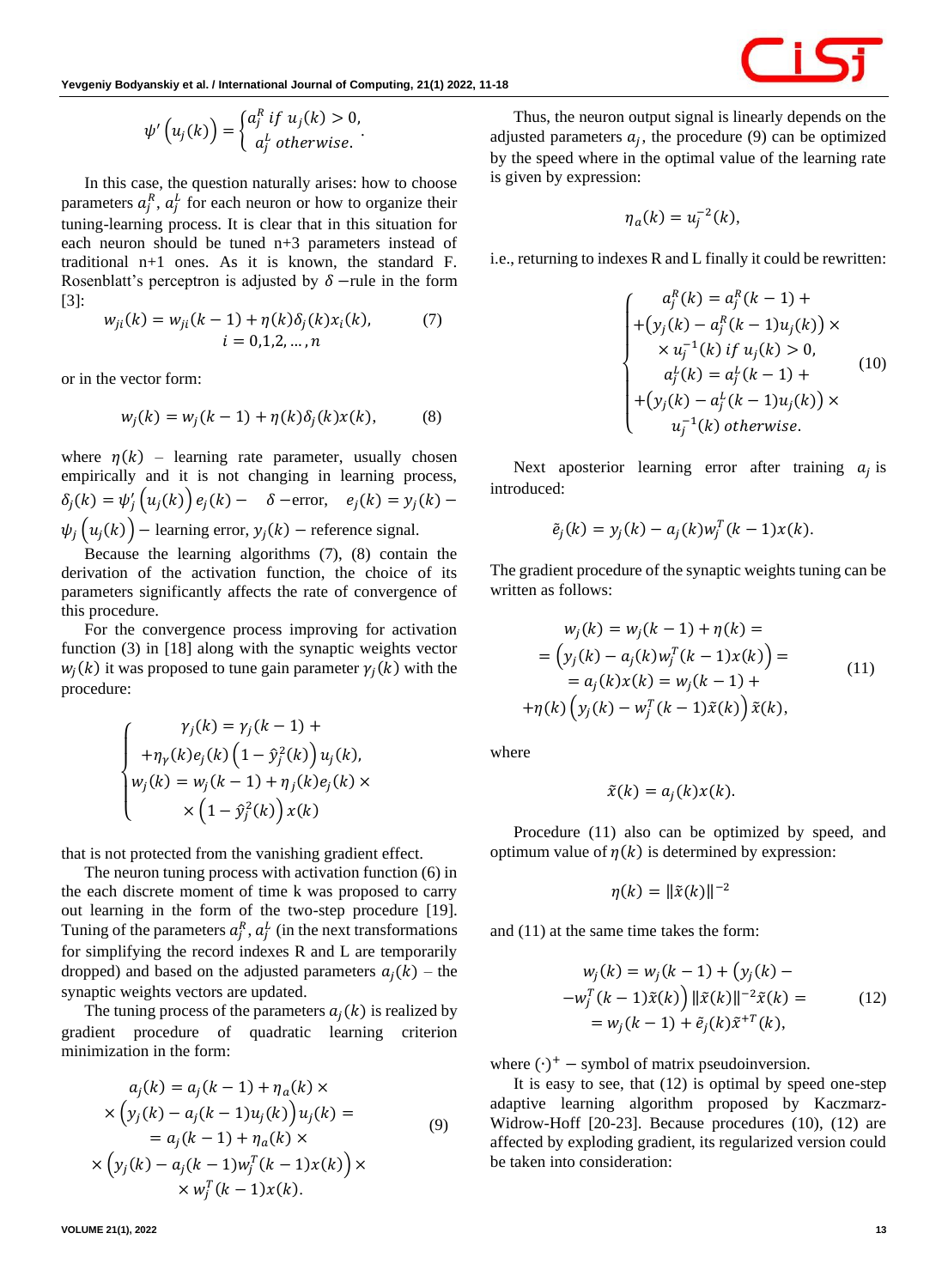$$
\begin{cases}\na_j(k) = a_j(k-1) + (\alpha + u_j^2(k))^{-1} \\
(y_j(k) - a_j(k-1)u_j(k))u(k), \\
w_j(k) = w_j(k)(k-1) + (\alpha + ||\tilde{x}(k)||^2)^{-1} \\
(y_j(k) - w_j^T(k-1)\tilde{x}(k))\tilde{x}(k)\n\end{cases}
$$
\n(13)

where  $\alpha > 0$  – momentum term that is in fact additive form of Kaczmarz's algorithm.

Thus, algorithm (10-13) provides maximal speed of convergence and does not suffer from the vanishingexploiding gradient. In situation when processing signals are disturbed by noise of arbitrary nature, additional filtering properties could be given to the learning algorithm (12). In this situation the synaptic weights learning procedure takes the form [23]:

$$
w_j(k) = w_j(k - 1) + r^{-1}(k)\tilde{e}_j(k)\tilde{x}(k) =
$$
  
=  $w_j(k - 1) +$   
+  $(\beta r(k - 1) + ||\tilde{x}(k)||^2)^{-1}\tilde{e}_j(k)\tilde{x}(k),$ 

where  $0 \le \beta \le 1$  – forgetting factor that is the same as (12) when  $\beta = 0$  and, with the algorithm of stochastic approximation of Goodwin-Ramadge-Caines [24] at  $\beta = 1$ . Then, finally, the learning procedure of a single neuron  $- F$ . Rosenblatt's perseptron with adaptive rectified linear activation function can be written in the form:

$$
\begin{cases}\na_j^R(k) = a_j^R(k-1) + (r_a^R(k))^{-1} \times \\
\times (y_j(k) - a_j^R(k-1)u_j(k))u_j(k), \\
r_a^R(k) = \beta r_a^R(k-1) + u_j^2(k), \\
w_j(k) = w_j(k-1) + (r^R(k))^{-1} \times \\
\times (y_j(k) - a_j^R(k)w_j^T(k-1)x(k))a_j^R(k)x(k), \\
r^R(k) = \beta r^R(k-1) + (a_j^R(k))^2 ||x(k)||^2\n\end{cases}
$$
\n(14)

if  $w_j^T(k-1)x(k) > 0$ , and

$$
\begin{cases}\na_j^L(k) = a_j^L(k-1) + (r_a^L(k))^{-1} \times \\
\times (y_j(k) - a_j^L(k-1)u_j(k))u_j(k), \\
r_a^L(k) = \beta r_a^L(k-1) + u_j^2(k), \\
w_j(k) = w_j(k-1) + (r^L(k))^{-1} \times \\
\times (y_j(k) - a_j^L(k)w_j^T(k-1)x(k))a_j^L(k)x(k), \\
r^L(k) = \beta r^L(k-1) + (a_j^L(k))^2 ||x(k)||^2\n\end{cases}
$$
\n(15)

otherwise.

Let us note that all described procedures are in fact the gradient optimization algorithms, providing maximum speed of the learning process and possessing by filtering properties.

# **III. LEARNING OF THE MULTILAYER NEURAL NETWORK BASED ON ADAPTIVE PARAMETRIC RECTIFIED LINEAR UNITS**

Let us consider the learning process of the multilayer neural network that contains n inputs, m outputs and Q layers. In this network first hidden layer contains  $n_1$  neurons, q-th layer  $-$  n<sub>q</sub> neurons and output layer – m neurons respectively. Indexes R and L are omitted again and learning rates parameters determined as in the (14), (15). The output signals of the q-th hidden layer  $(q=1,2,..., Q)$  are designated  $o_j^{[q]}(k)$ ,  $j = 1, 2, ..., n_q$ , and its input signals  $-o_j^{[q-1]}(k)$ respectively.

For the neural network learning procedure standard error backpropagation is used, and on the each learning step for every network neuron firstly parameters  $a_j^{[q]}$  are specified, next based on them – synaptic weights  $w_j^a$  for all neurons in all network layers are specified. Then for Q-th output network layer, on the input of which signals  $o_i^{[Q-1]}(k)$ , i=1,2,...,  $n_{q-1}$  are fed, could be used learning procedure  $(14)$ ,  $(15)$  written in the form:

$$
\begin{cases}\na_j^{[Q]}(k) = a_j^{[Q]}(k) + \eta_a^{[Q]}(k)e_j(k) \times \\
& \times u_j^{[Q]}(k), j = 1, 2, ..., n_Q = m, \\
& \delta_j^{[Q]}(k) = (\psi_j^{[Q]}(u_j^{[Q]}(k)))' \times \\
& \times e_j(k) = a_j^{[Q]}(k)e_j(k), \\
w_{ji}^{[Q]}(k) = w_{ji}^{[Q]}(k-1) + \eta^{[Q]}(k)\delta_j^{[Q]}(k)e_j^{[Q-1]}(k), \\
& i = 0, 1, 2, ..., n_{Q-1}\n\end{cases}
$$

or introducing notations:

$$
\begin{cases}\n\Delta a_j^{[Q]}(k) = a_j^{[Q]}(k) - a_j^{[Q]}(k-1), \\
\Delta w_{ji}^{[Q]}(k) = w_{ji}^{[Q]}(k) - w_{ji}^{[Q]}(k-1), \\
\Delta a_j^{[Q]}(k) = \eta_a^{[Q]}(k) e_j(k) u_j^{[Q]}(k), \\
\delta_j^{[Q]}(k) = \left(\psi_j^{[Q]}(u_j^{[Q]}(k))\right)' \times \\
\times e_j(k) = a_j^{[Q]}(k) e_j(k), \\
\Delta w_{ji}^{[Q]}(k) = \eta^{[Q]}(k) \delta_j^{[Q]}(k) o_i^{[Q-1]}(k).\n\end{cases}
$$

The (Q-1)-th hidden layer is tuned according to the relations: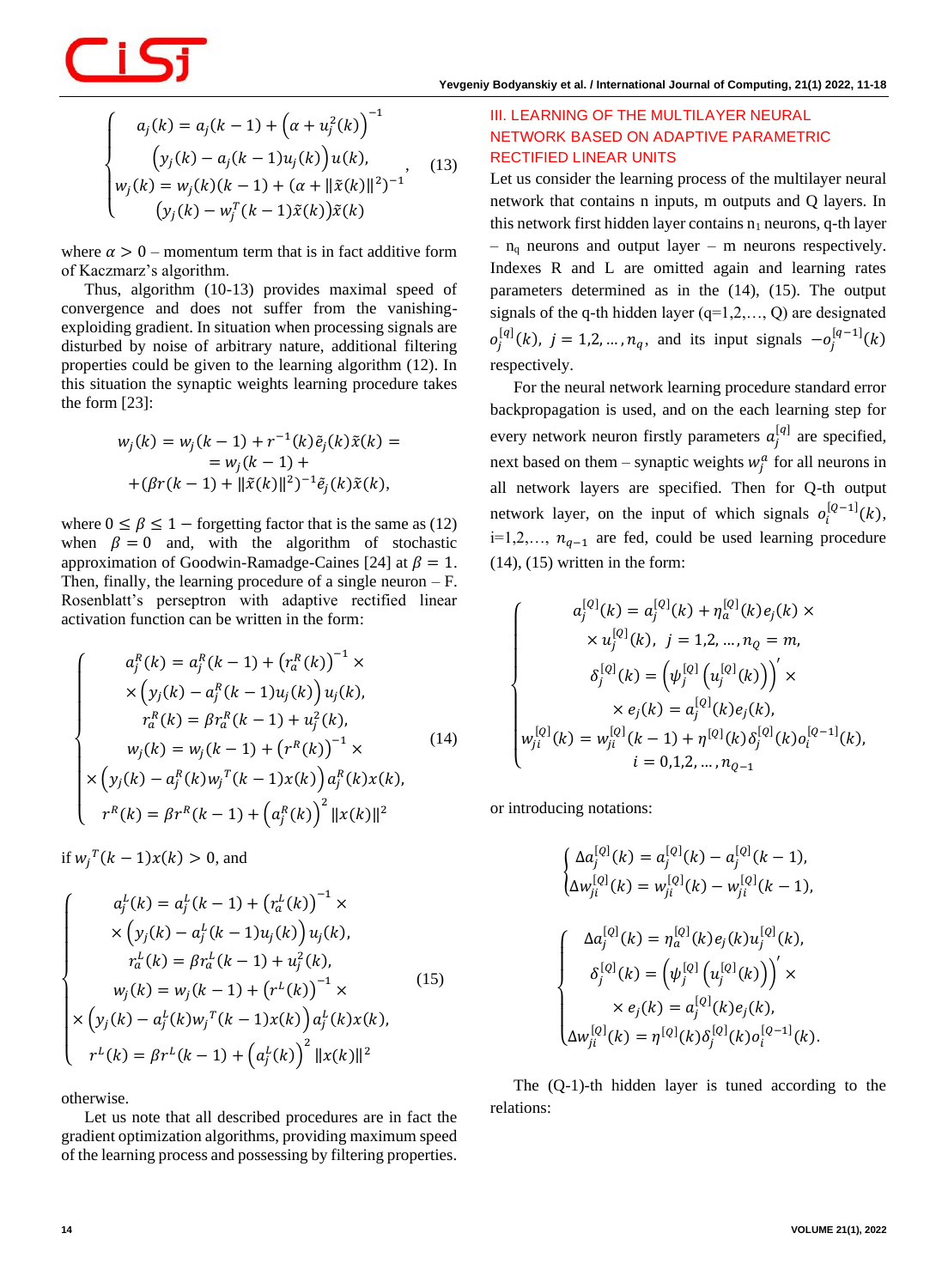

$$
\begin{cases}\n\Delta a_j^{[Q-1]}(k) = \eta_a^{[Q-1]}(k) \times \\
\times \left( \sum_{i=0}^{n_Q} \delta_i^{[Q]}(k) w_{ij}^{[Q]}(k) \right) u_j^{[Q]}(k), \\
\delta_j^{[Q]}(k) = a_j^{[Q-1]}(k) \sum_{i=0}^{n_Q} \delta_i^{[Q]}(k) w_{ij}^{[Q]}(k), \\
\Delta w_{ji}^{[Q]}(k) = \eta^{[Q-1]}(k) \delta_j^{[Q-1]}(k) o_i^{[Q-2]}(k),\n\end{cases}
$$

the q-th hidden layer:

$$
\begin{cases}\n\Delta a_j^{[q]}(k) = \eta_a^{[q]}(k) \times \\
\times \left( \sum_{i=0}^{n_{q+1}} \delta_i^{[q+1]}(k) w_{ij}^{[q+1]}(k) \right) u_j^{[q]}(k), \\
\delta_j^{[q]}(k) = a_j^{[q]}(k) \sum_{i=0}^{n_{q+1}} \delta_i^{[q+1]}(k) w_{ij}^{[q+1]}(k), \\
\Delta w_{ji}^{[q]}(k) = \eta^{[q]}(k) \delta_j^{[q]}(k) o_i^{[q-1]}(k)\n\end{cases}
$$

and, finally, the first network layer:

$$
\begin{cases}\n\Delta a_j^{[1]}(k) = \eta_a^{[1]}(k) \times \\
\times \left( \sum_{i=0}^{n_2} \delta_i^{[2]}(k) w_{ij}^{[2]}(k) \right) u_j^{[1]}(k), \\
\delta_j^{[1]}(k) = a_j^{[1]}(k) \sum_{i=0}^{n_2} \delta_i^{[2]}(k) w_{ij}^{[2]}(k), \\
\Delta w_{ji}^{[1]}(k) = \eta^{[1]}(k) \delta_j^{[1]}(k) x_i(k), \\
x_0(k) = 1.\n\end{cases}
$$

Proposed relations differ from the standard error backpropagation procedure, that in the learning process not only synaptic weights are tuned, but also the activation functions parameters. Moreover, calculated by a special way values of the learning rate parameters obtained for the tuning process high speed permit to decrease total learning time of the deep neural network.

#### **IV. EXPERIMENTAL MODELING**

For the evaluation of the proposed deep neural network with adaptive parametric rectified linear units data set "Carvana" was taken from Kaggle platform. This data set was proposed by Carvana company for segmentation task in 2017. Carvana data set includes 318 images of cars visualization in the 16 th different views (angles). Every image has 1918x1280 pixels resolution. All data set consists of the 5088 marked images and every segmentation mask includes two classes: background and foreground. All experiments were realized in the TensorFlow 2.4.0.

demonstrated Fig. 1. As a prototype of the deep neural network U-Net network was used. Before network training data preprocessing was made all input images had been resized (256, 256, 3), random regularization for image tint that should be in the interval [0; 0,5], horizontal images rotation on the central axes with probability equal to 0,5 and rescale (1/255) also were made.

Examples of the images and their masks are



Figure 1. Examples of the images and their masks

Adjusted parameters of U-Net base modal with standard ReLU and Adaptive ReLU are shown in Table 1. The second part of Table 1 shows only adjusted parameters for the Adaptive ReLU, first part is similar for standard ReLU and Adaptive ReLU.

**Table 1. Adjusted parameters of the standard ReLU and Adaptive ReLU**

| Parameters of the U-Net base model with standard ReLU |                                 |  |  |  |
|-------------------------------------------------------|---------------------------------|--|--|--|
| The loss function                                     | Dice $loss + Binary Cross-$     |  |  |  |
|                                                       | Entropy                         |  |  |  |
| Numbers of epoch                                      | 10                              |  |  |  |
| Starter earning rate parameter (lr)                   | 0.001                           |  |  |  |
| Parameters for the Adaptive ReLU                      |                                 |  |  |  |
| Ir forgetting factor $(\beta)$                        | 0, 0.3, 0.6, 0.9 (different for |  |  |  |
|                                                       | each experiment)                |  |  |  |
| The initial $a_i^R$                                   | 0.5                             |  |  |  |
| The initial $a_i^L$                                   | 0.05                            |  |  |  |

The internal activation signal  $u_j^2$  was normalized by 12normalization with respect to all elements of the tensor, otherwise values of parameters  $r_a^R$ ,  $r_a^L$  became very big, that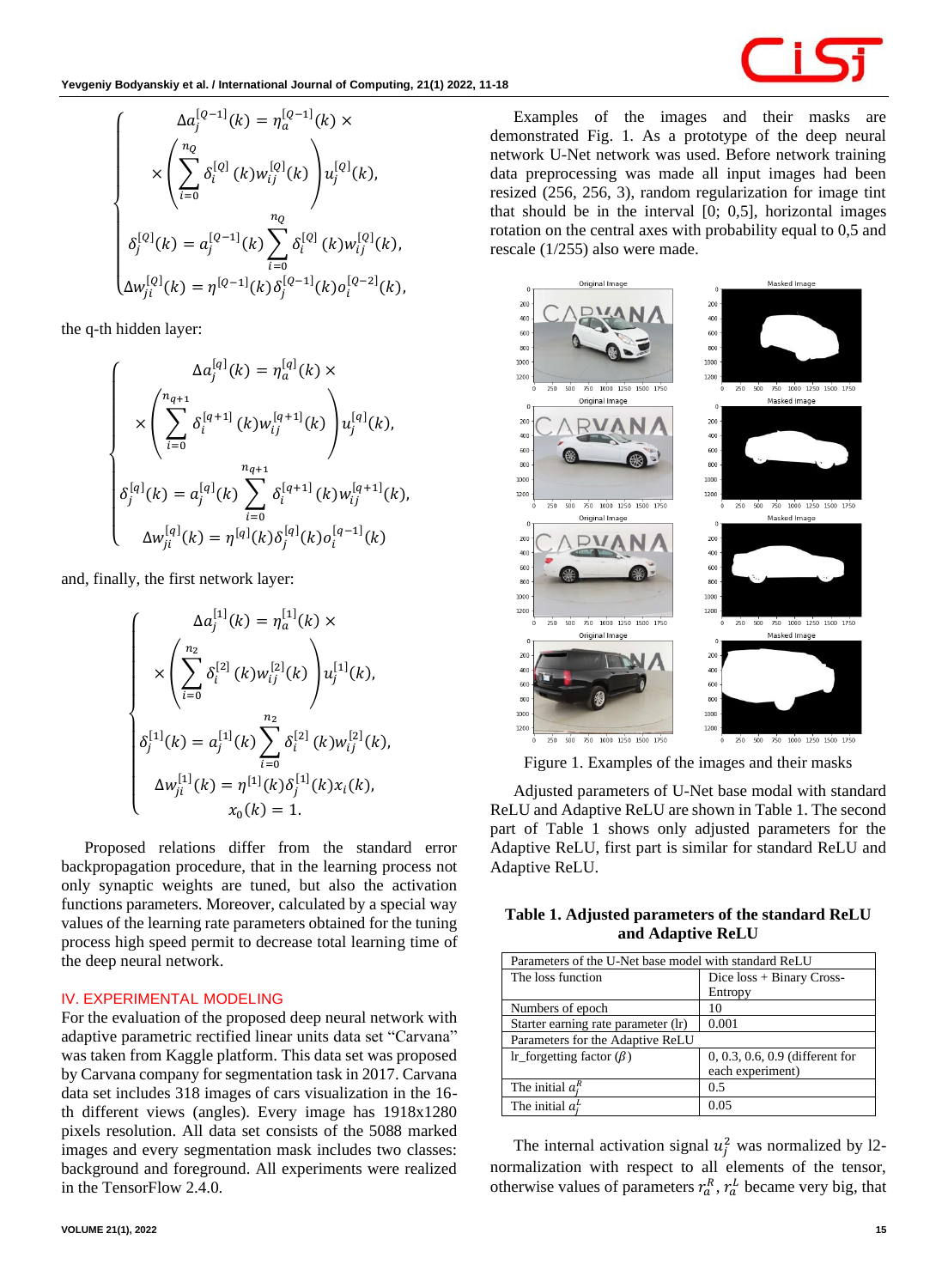led to exploding of the weights coefficients. Then, the mean value of the internal activation signal  $u_j^2$  was used to calculate the new learning rate.

The graphic of the train loss function is demonstrated in Fig. 2 and in Fig. 3 the validation loss function graphic is shown.



Figure 2. The train loss function graphic



Figure 3. The validation loss function graphic

Visualization of the train dice coefficient is demonstrated in Fig. 4 and in Fig. 5 the validation dice coefficient is shown.



Figure 4. The train dice coefficient



Figure 5. The validation dice coefficient

As can be seen in the graphs in Fig. 3 and Fig. 5 the metric on the validation dataset pulls, that indicates a small number of learning epochs. In Table 2 numerical results of train and validation dice coefficients are presented for base U-net model and for U-Net with adaptive ReLU activation function. In Fig. 6 angles changing of the adaptive ReLU are presented.

**Table 2. Numerical results of train and validation dice coefficients**

| Model                                                      |                                   |                          | Train dice<br>coefficient |                       | Validation dice<br>coefficient    |
|------------------------------------------------------------|-----------------------------------|--------------------------|---------------------------|-----------------------|-----------------------------------|
| <b>Base Model</b>                                          |                                   | 0.9886                   |                           | 0.9909                |                                   |
| Adaptive ReLu $(\beta=0)$                                  |                                   | 0.9927                   |                           | 0.9928                |                                   |
| Adaptive ReLu ( $\beta$ =0.3)                              |                                   | 0.9923                   |                           | 0.9918                |                                   |
| Adaptive ReLu ( $\beta$ =0.6)                              |                                   | 0.9912                   |                           | 0.9917                |                                   |
| Adaptive ReLu $(\beta=0.9)$                                |                                   | 0.9931                   |                           | 0.9914                |                                   |
| $15 -$<br>$\beta = 0^{10}$<br>65 F<br>co i-<br>15%         | $Cerv2D_1$<br>Carw2D <sub>1</sub> | $Conv2D_11$<br>Conv2D 11 |                           | Conv2D12<br>Conv2D 12 | Conv2D 22<br>Canv2D <sub>22</sub> |
| $\beta = 0.3$ <sup>10</sup><br>0.5<br>co i-<br>$B = 0.6$ : | Cerv2D1                           | $Conv2D$ 11              |                           | $Conv2D$ 12           | $Conv2D$ 22                       |
| $B=0.9$                                                    | Conv2D <sub>1</sub>               | Conv2D_11                |                           | Com/2D 12             | Conv2D 22                         |
|                                                            |                                   |                          |                           |                       |                                   |

Figure 6. Changing the angles of Adaptive ReLU

Experimental results show that with the same accuracy of solving the problem under consideration, parameters adaptation of the Adaptive ReLU activation function can reduce the learning rate by approximately 10 %, while the smaller is value of the forgetting factor \beta, the faster is the neural network tuning, i.e., the learning algorithm approaches the speed-optimal Kaczmarz-Widrow-Hoff procedure.

Segmentation results using the model based on the U-net deep neural network with standard ReLU activation function are presented in Fig. 7. And finally, in Fig. 8, Fig. 9, Fig. 10 and Fig. 11 the U-Net neural network with Adaptive ReLU activation function are shown. Fig. 8 demonstrates using adaptive ReLU with forgetting factor 0.9, Fig. 9 demonstrates using adaptive ReLU with forgetting factor 0.6, Fig. 10 demonstrates using adaptive ReLU with forgetting factor 0.3 and Fig. 11 demonstrates using adaptive ReLU with forgetting factor 0.



Figure 7. Segmentation results by base model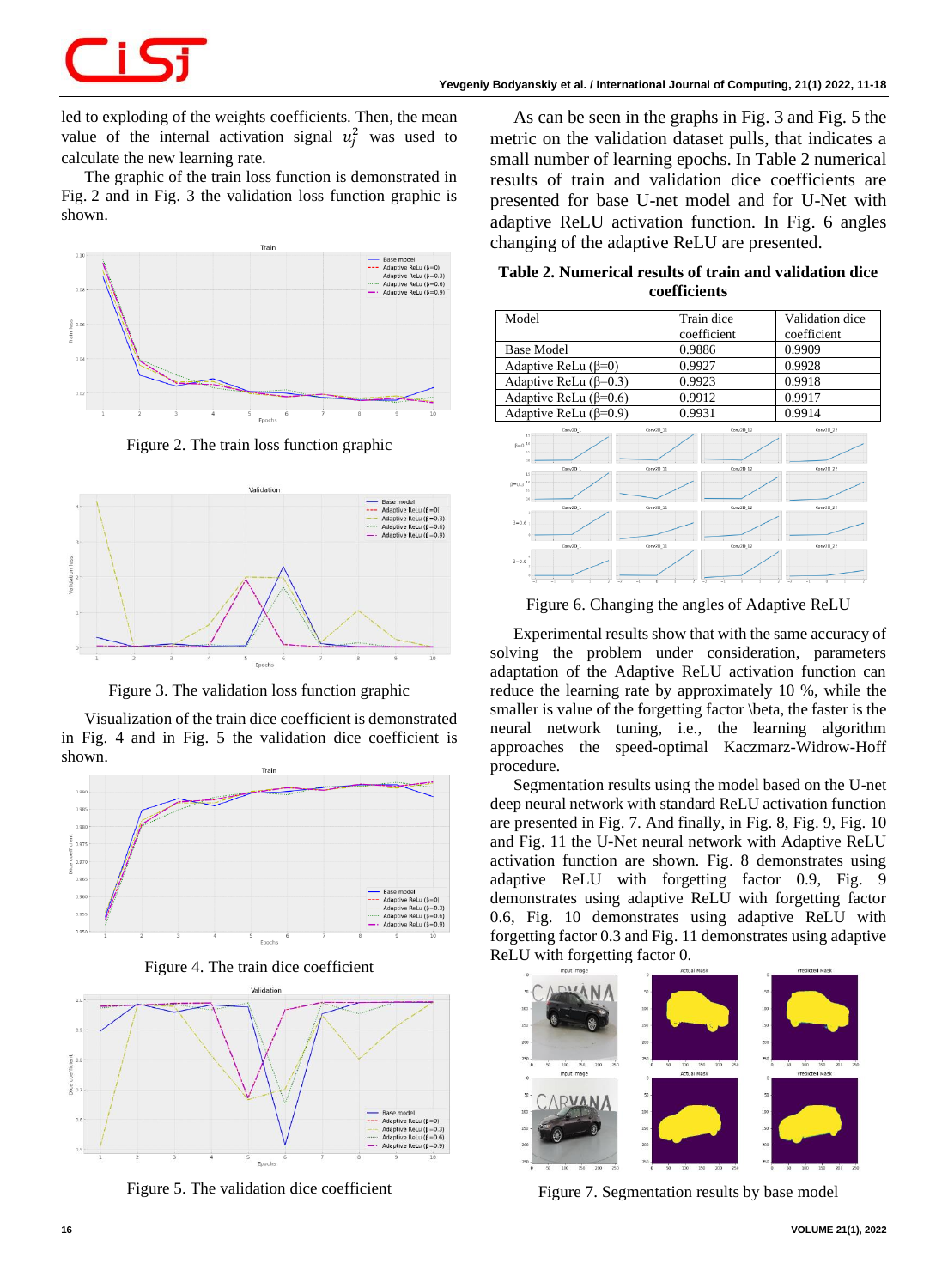

Figure 8. U-Net neural network with Adaptive ReLU activation function with forgetting factor 0.9



Figure 9. U-Net neural network with Adaptive ReLU activation function with forgetting factor 0.6



Figure 10. U-Net neural network with Adaptive ReLU activation function with forgetting factor 0.3



Figure 11. U-Net neural network with Adaptive ReLU activation function with forgetting factor 0

The experimental modeling has proved theoretical researches and shows that MLP with adaptive parametric rectified linear units could be used in the CNN with traditional fully connected layers.

### **V. CONCLUSION**

The task of deep neural network training with adaptive parametric rectified linear activation function, whose parameters are adjusted simultaneously with synaptic weights is considered in the paper. Adaptive optimal learning algorithms for all network parameters with additional filtering properties are introduced. Based on these algorithms, the learning procedure based on the error backpropagation that permits to reduce total learning time of the neural network in general is proposed.

### **References**

- [1] G. Cybenko, "Approximation by superposition of a sigmoidal function," *Math. Control Signals System*s, vol. 2, pp. 303-314, 1989, [https://doi.org/10.1007/BF02551274.](https://doi.org/10.1007/BF02551274)
- [2] K. Hornik, "Approximation capabilities of multilayer feedforward networks," *Neural Networks,* vol. 4, issue 2, pp. 251-257, 1994, [https://doi.org/10.1016/0893-6080\(91\)90009-T.](https://doi.org/10.1016/0893-6080(91)90009-T)
- [3] A. Cichocki and R. Unbehauen, *Neural Networks for Optimization and Signal Processing*, Wiley, Chichester, 1993, 536 p. [https://doi.org/10.1002/acs.4480080309.](https://doi.org/10.1002/acs.4480080309)
- [4] Y. LeCun, Y. Bengio and G. Hinton, "Deep learning," *Nature*, vol. 521, pp. 436-444, 2015[, https://doi.org/10.1038/nature14539.](https://doi.org/10.1038/nature14539)
- [5] J. Schmidhuber, "Deep learning in neural networks: An overview," *Neural Networks*, vol. 61, pp. 85-117, 2015, [https://doi.org/10.1016/j.neunet.2014.09.003.](https://doi.org/10.1016/j.neunet.2014.09.003)
- [6] I. Goodfellow, Y. Bengio and A. Courville, *Deep Learning*, The MIT Press, 2016.
- [7] D. Graupe, *Deep Learning Neural Networks: Design and Case Studies*, New Jersey: World Scientific, 2016. [https://doi.org/10.1142/10190.](https://doi.org/10.1142/10190)
- [8] A. L. Caterini, D. E. Chang, *Deep Neural Networks in a Mathematical Framework*, Cham: Springer, 2018, [https://doi.org/10.1007/978-3-](https://doi.org/10.1007/978-3-319-75304-1) [319-75304-1.](https://doi.org/10.1007/978-3-319-75304-1)
- [9] C. C. Aggarwal*, Neural Networks and Deep Learning*, Cham: Springer, 2018[, https://doi.org/10.1007/978-3-319-94463-0.](https://doi.org/10.1007/978-3-319-94463-0)
- [10] B. Xu, N. Wang, T. Chen, M. Li, *Empirical Evaluation of Rectified Activations in Convolutional Network*, arXiv preprint arXiv:1505.00853, 2015.
- [11] D.-A. Clevert, T. Unterthiner and S. Hochreiter, *Fast and Accurate Deep Network Learning by Exponential Linear Units (ELUs)*, arXiv preprint arXiv:1511.07289, 2015.
- [12] K. He, X. Zhang, S. Ren and J. Sun, "Delving deep into rectifiers: Surpassing human-level performance on imagenet classification," *Proceedings of the IEEE International Conference on Computer Vision (ICCV),* Santiago, 2015, pp. 1026-1034, https://doi.org/10.1109/ICCV.2015.123
- [13] K. He, X. Zhang, S. Ren and J. Sun, "Deep residual learning for image recognition," *Proceedings of the IEEE Conference on Computer Vision and Pattern Recognition (CVPR),* Las Vegas, NV, 2016, pp. 770-778[, https://doi.org/10.1109/CVPR.2016.90.](https://doi.org/10.1109/CVPR.2016.90)
- [14] I. Goodfellow, D. Warde-Farley, M. Mirza, A.Courville and Y. Bengio, *Maxout Networks*, arXiv preprint arXiv:1302.4389, 2013.
- [15] F. [Agostinelli,](https://arxiv.org/search/cs?searchtype=author&query=Agostinelli%2C+F) M. [Hoffman,](https://arxiv.org/search/cs?searchtype=author&query=Hoffman%2C+M) P. [Sadowski](https://arxiv.org/search/cs?searchtype=author&query=Sadowski%2C+P) and P. [Baldi,](https://arxiv.org/search/cs?searchtype=author&query=Baldi%2C+P) *Learning Activation Functions to Improve Deep Neural Networks*, arXiv preprint arXiv:1412.6830, 2015.
- [16] X[. Jin,](https://arxiv.org/search/cs?searchtype=author&query=Jin%2C+X) Ch[. Xu,](https://arxiv.org/search/cs?searchtype=author&query=Xu%2C+C) J[. Feng,](https://arxiv.org/search/cs?searchtype=author&query=Feng%2C+J) Yu[. Wei,](https://arxiv.org/search/cs?searchtype=author&query=Wei%2C+Y) J[. Xiong](https://arxiv.org/search/cs?searchtype=author&query=Xiong%2C+J) and Sh[. Yan,](https://arxiv.org/search/cs?searchtype=author&query=Yan%2C+S) *Deep Learning with S-shaped Rectified Linear Activation Units*, arXiv preprint arXiv:1512.07030, 2015.